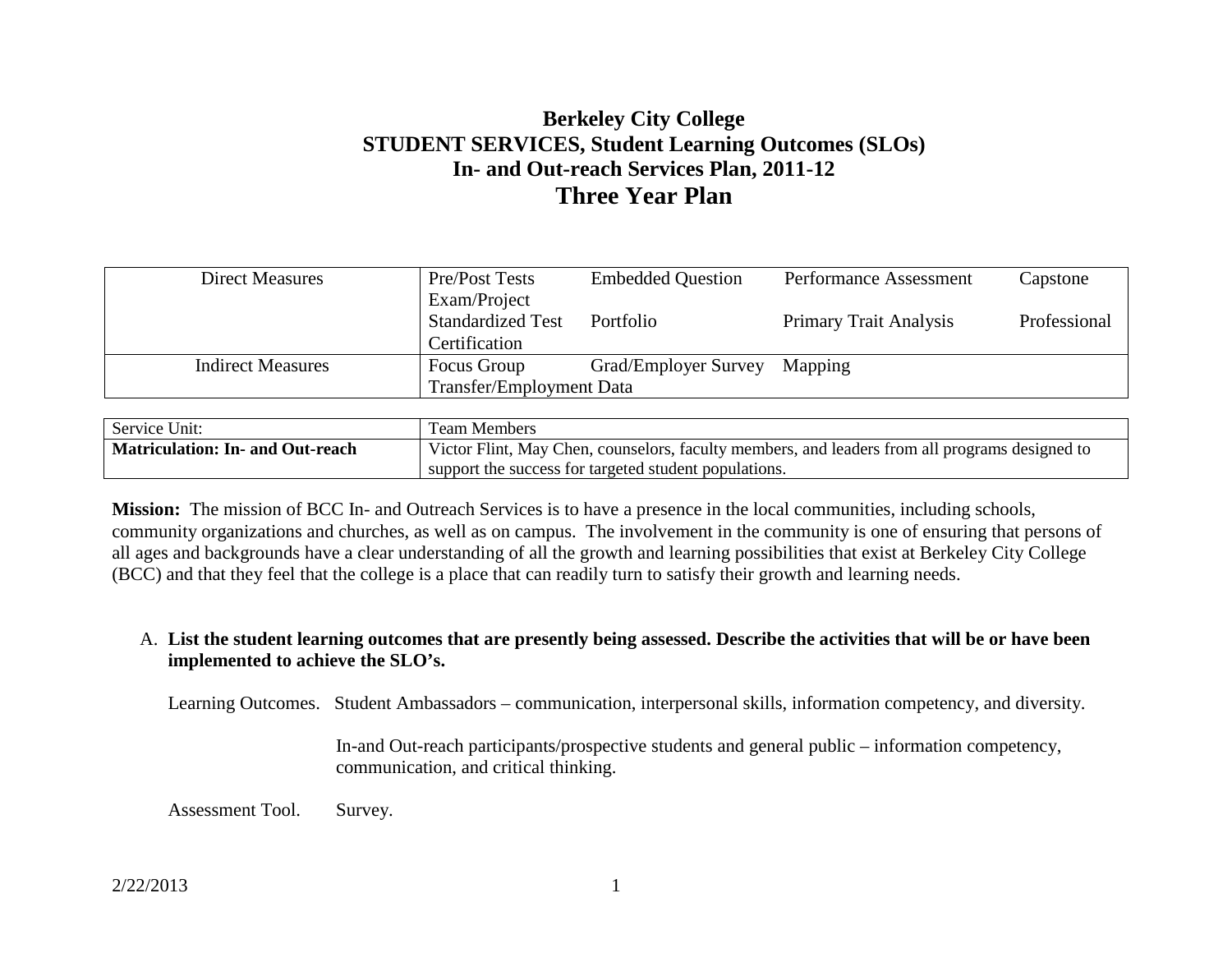After attending and participating in the In- and Out-reach portion of the matriculation process, participants (prospective students/general public) will provide feedbacks to BCC by taking a survey.

By the end of service year, student ambassadors will provide feedback to BCC by taking a survey.

Activities.

- Establish a list of all feeder locations (high schools and middle schools, churches, community organizations, etc)
- Establish a contact person list for all feeder locations
- Establish a list of outreach activities to be completed according to each outreach location
- To establish a database of students in the ambassador program transferring to a four year college
- A comprehensive training manual will be developed for student ambassadors, including defined areas for training in basic skills and retention
- Administer the survey at the end of In- and Out-reach Session.
- Identify resources, e.g., human, equipment, IT, space, supplies, to implement strategies for improvement.
- SLOs will be integrated into Unit Plan and Program Plan. Assessment results will be based upon when developing new plans.
- B. **What additional student learning outcomes should be considered to demonstrate what your student should know and/or be able to do as a consequence of the service provided by your unit?**

Additional student learning outcomes may be identified and considered after the first year SLOs cycle.

C. **Future goals and methods of assessment of the program, including student learning outcomes.**

| <b>Program/Service</b><br><b>Student Learning Outcomes</b><br>(1) Service outcomes reflect how the service<br>contributes to student learning. (2) The outcome<br>should be stated using a measurable verb (Bloom's<br><b>Taxonomy</b> ) with enough detail to clarify the service<br>requirements. (3) The outcome should describe the<br>context for display of the newly learned skill or<br>behavior. | <b>Assessment Methods and Criteria</b><br>$(1)$ Which outcome(s) will be assessed? (2) Who will<br>be assessed? (3) What is the assessment method and<br>criteria for success? (4) When will the assessment take<br>place? (5) Describe the research design and analysis<br>plans. | <b>Assessment Results</b><br>$(1)$ Who will write the report? $(2)$ When will<br>the study conducted? (3) What are the results? | <b>Response Plan</b><br>(1) Since dialogue is important to the SLO<br>Assessment, list who will discuss the<br>assessment results. (2) When will the<br>discussion take place? (3) What changes will<br>be made to the outcome statement(s), the<br>assessment tool or service plans? |
|-----------------------------------------------------------------------------------------------------------------------------------------------------------------------------------------------------------------------------------------------------------------------------------------------------------------------------------------------------------------------------------------------------------|------------------------------------------------------------------------------------------------------------------------------------------------------------------------------------------------------------------------------------------------------------------------------------|---------------------------------------------------------------------------------------------------------------------------------|---------------------------------------------------------------------------------------------------------------------------------------------------------------------------------------------------------------------------------------------------------------------------------------|
| In- and Out-reach                                                                                                                                                                                                                                                                                                                                                                                         | $(1)$ <b>Outcomes:</b> Three $(3)$ out of the                                                                                                                                                                                                                                      | (1) Victor Flint will be the                                                                                                    | (1) Principal dialogue will be                                                                                                                                                                                                                                                        |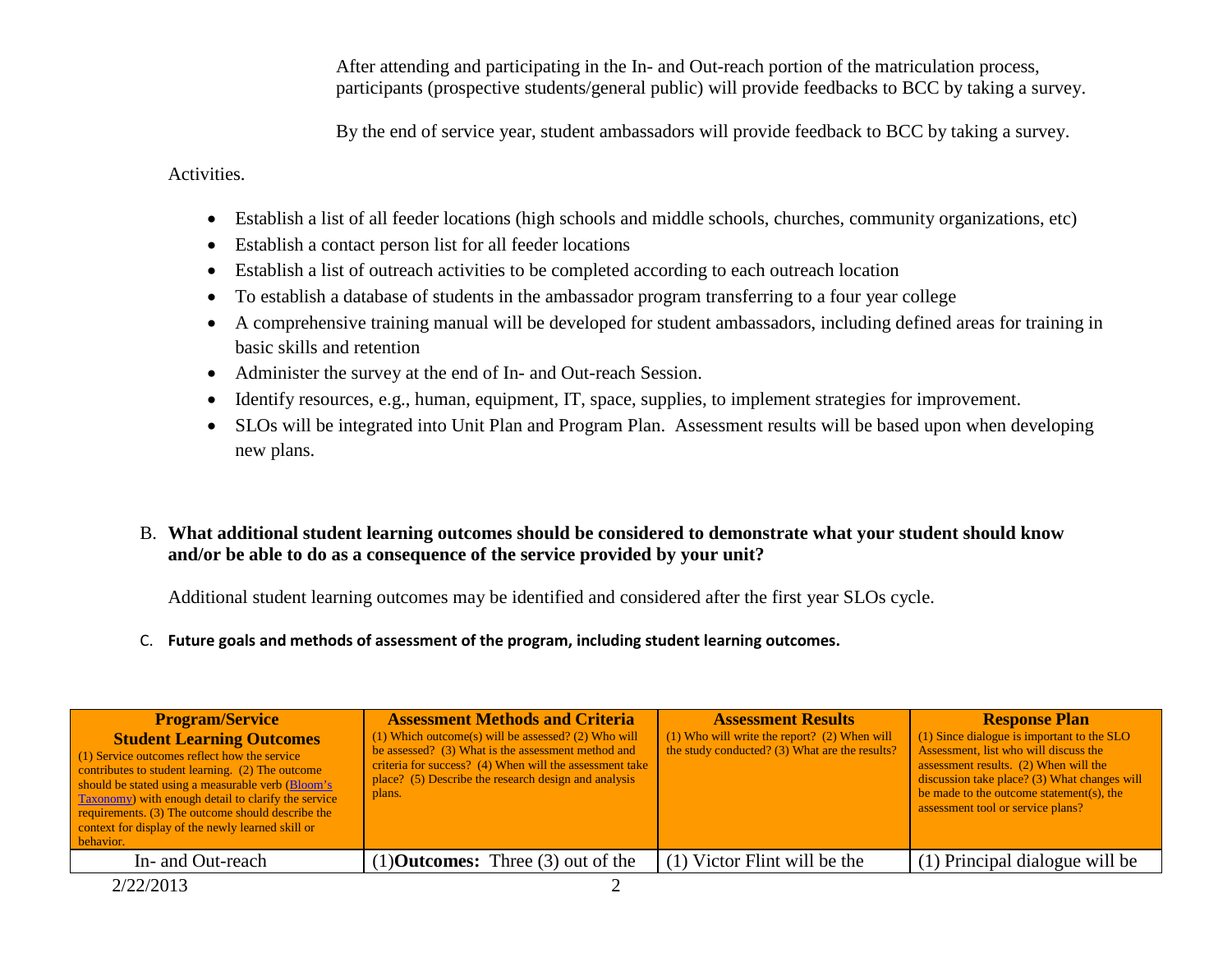| <b>Program/Service</b><br><b>Student Learning Outcomes</b><br>(1) Service outcomes reflect how the service<br>contributes to student learning. (2) The outcome<br>should be stated using a measurable verb (Bloom's<br>Taxonomy) with enough detail to clarify the service<br>requirements. (3) The outcome should describe the<br>context for display of the newly learned skill or<br>behavior. | <b>Assessment Methods and Criteria</b><br>(1) Which outcome(s) will be assessed? (2) Who will<br>be assessed? (3) What is the assessment method and<br>criteria for success? (4) When will the assessment take<br>place? (5) Describe the research design and analysis<br>plans.                                                                                                                                                                                | <b>Assessment Results</b><br>(1) Who will write the report? (2) When will<br>the study conducted? (3) What are the results?                                                                                                                          | <b>Response Plan</b><br>(1) Since dialogue is important to the SLO<br>Assessment, list who will discuss the<br>assessment results. (2) When will the<br>discussion take place? (3) What changes will<br>be made to the outcome statement(s), the<br>assessment tool or service plans?                                     |
|---------------------------------------------------------------------------------------------------------------------------------------------------------------------------------------------------------------------------------------------------------------------------------------------------------------------------------------------------------------------------------------------------|-----------------------------------------------------------------------------------------------------------------------------------------------------------------------------------------------------------------------------------------------------------------------------------------------------------------------------------------------------------------------------------------------------------------------------------------------------------------|------------------------------------------------------------------------------------------------------------------------------------------------------------------------------------------------------------------------------------------------------|---------------------------------------------------------------------------------------------------------------------------------------------------------------------------------------------------------------------------------------------------------------------------------------------------------------------------|
| participants.<br>1. Information Competency<br>Incoming Freshman will                                                                                                                                                                                                                                                                                                                              | seven BCC's Core Values:<br>information competency,<br>communication, and self awareness<br>will be assessed. See Survey below.<br>(2) <b>Participants:</b> A randomly                                                                                                                                                                                                                                                                                          | main writer of the draft report,<br>based upon feedbacks from all<br>constituency groups, May<br>Chen will review and finalize<br>the report.                                                                                                        | conducted among Victor Flint,<br>May Chen, counselors, faculty<br>members, and leaders from all<br>programs designed to support the<br>success for targeted student<br>populations.                                                                                                                                       |
| Understand more about<br>program and services<br>available at BCC<br>Consider using some<br>programs and services, e.g.,<br>DSPS, EOPS, PACE, library,<br>to help students meeting their<br>educational goals<br>Communication<br>2.                                                                                                                                                              | selected sample of new incoming<br>students who participate in<br>Assessment & Orientation will be<br>given the survey.<br>(3) Assessment method: Survey to<br>be administered to a random sample<br>of In- and Out-reach participants.<br>Morning, afternoon, evening<br>participants will be coded differently<br>for comparison purpose.                                                                                                                     | (2) The first study will be<br>conducted during the<br>Summer/Fall 2011 semester,<br>and prior to the beginning of<br>each semester term, thereafter<br>in a 3 year cycle<br>3. The results are to be.<br>collected and analyzed from<br>the Survey. | Report will also be presented<br>to, and feedbacks received<br>from Department Chairs, BCC<br>Academic Senate, Leadership,<br>Roundtable and other major<br>constituency groups.<br>(2) The discussion of survey<br>findings will take place after a<br>draft report has been prepared<br>before the report is finalized. |
| 3. Critical Thinking                                                                                                                                                                                                                                                                                                                                                                              | Criteria for success: Both<br>longitudinal and cross-sectional<br>comparisons will be applied.<br>Success will be measured and<br>compared among the three groups,<br>and semester-by-semester thereafter.<br>We anticipate survey results will<br>show higher average evaluation<br>numbers in the later semesters than<br>those in the beginning semester.<br>BCC intends to continuously<br>improve In- and Out-reach based<br>upon SLO assessment findings. |                                                                                                                                                                                                                                                      | (3) The assessment tool is the<br>survey shown below. Service<br>improved plan will be<br>developed through SLO<br>assessment improvement, Unit<br>Plan, and Program Plan<br>processes.                                                                                                                                   |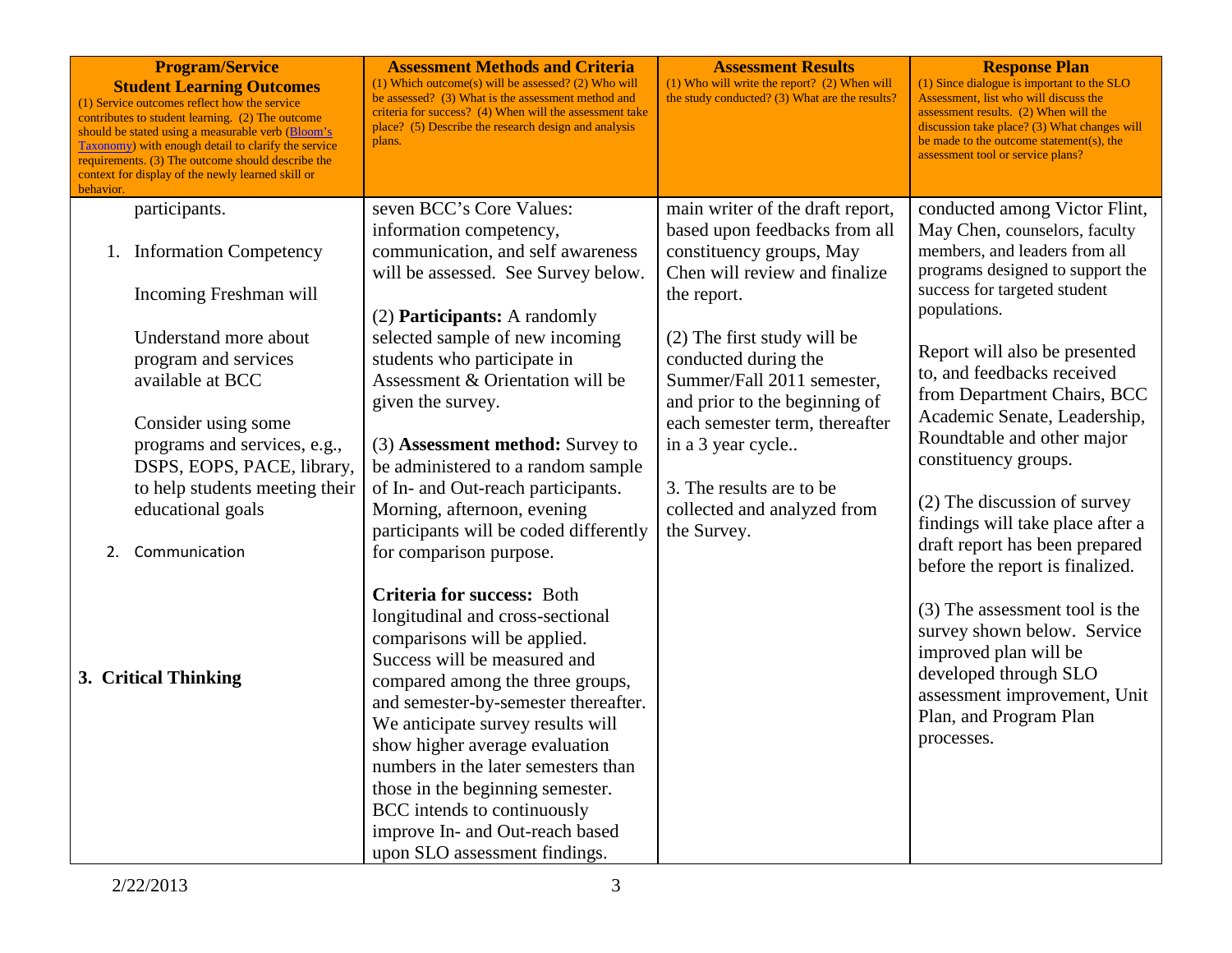| <b>Program/Service</b><br><b>Student Learning Outcomes</b><br>(1) Service outcomes reflect how the service<br>contributes to student learning. (2) The outcome<br>should be stated using a measurable verb (Bloom's<br><b>Taxonomy</b> ) with enough detail to clarify the service<br>requirements. (3) The outcome should describe the<br>context for display of the newly learned skill or<br>behavior. | <b>Assessment Methods and Criteria</b><br>$(1)$ Which outcome(s) will be assessed? (2) Who will<br>be assessed? (3) What is the assessment method and<br>criteria for success? (4) When will the assessment take<br>place? (5) Describe the research design and analysis<br>plans.                                                                                                                                                                                                                                                                                                                                                                                                                                                               | <b>Assessment Results</b><br>$(1)$ Who will write the report? $(2)$ When will<br>the study conducted? (3) What are the results? | <b>Response Plan</b><br>(1) Since dialogue is important to the SLO<br>Assessment, list who will discuss the<br>assessment results. (2) When will the<br>discussion take place? (3) What changes will<br>be made to the outcome statement(s), the<br>assessment tool or service plans? |
|-----------------------------------------------------------------------------------------------------------------------------------------------------------------------------------------------------------------------------------------------------------------------------------------------------------------------------------------------------------------------------------------------------------|--------------------------------------------------------------------------------------------------------------------------------------------------------------------------------------------------------------------------------------------------------------------------------------------------------------------------------------------------------------------------------------------------------------------------------------------------------------------------------------------------------------------------------------------------------------------------------------------------------------------------------------------------------------------------------------------------------------------------------------------------|---------------------------------------------------------------------------------------------------------------------------------|---------------------------------------------------------------------------------------------------------------------------------------------------------------------------------------------------------------------------------------------------------------------------------------|
|                                                                                                                                                                                                                                                                                                                                                                                                           | The first study will be completed by<br>the end of Fall 2011 and thereafter<br>in a 3 year cycle.<br>BCC will establish a benchmark<br>using results of the first study. The<br>Success measure may be:<br>Time of the session will not be<br>1.<br>a factor: There would be no<br>significant difference among<br>groups from the three "time"<br>session.<br>2. There will be an increase of at<br>least an average of 2%<br>increase from the benchmark:<br>fall 2011 to Spring 2012.<br>(4) First surveys will begin in mid<br>July 2011, and during new student<br>registration periods of each semester<br>term, thereafter.<br>(5) The survey will be conducted for<br>the three different assessment<br>session times (i.e. morning 9am, |                                                                                                                                 |                                                                                                                                                                                                                                                                                       |
|                                                                                                                                                                                                                                                                                                                                                                                                           | afternoon 1pm, and evening 5:30pm.<br>sessions). Based upon survey<br>findings, program improvements                                                                                                                                                                                                                                                                                                                                                                                                                                                                                                                                                                                                                                             |                                                                                                                                 |                                                                                                                                                                                                                                                                                       |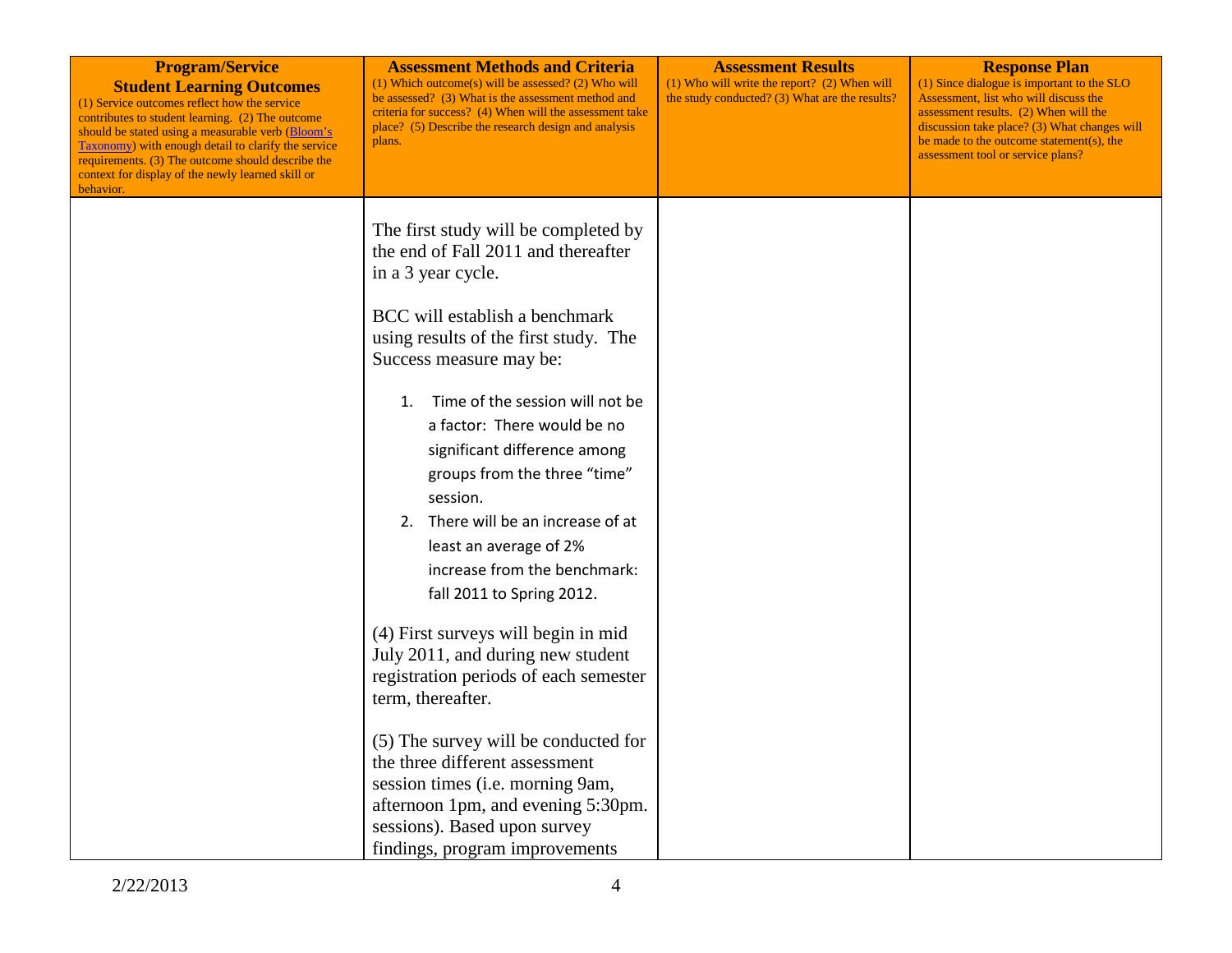| <b>Program/Service</b><br><b>Student Learning Outcomes</b><br>(1) Service outcomes reflect how the service<br>contributes to student learning. (2) The outcome<br>should be stated using a measurable verb (Bloom's<br><b>Taxonomy</b> ) with enough detail to clarify the service<br>requirements. (3) The outcome should describe the<br>context for display of the newly learned skill or<br>behavior. | <b>Assessment Methods and Criteria</b><br>$(1)$ Which outcome(s) will be assessed? (2) Who will<br>be assessed? (3) What is the assessment method and<br>criteria for success? (4) When will the assessment take<br>place? (5) Describe the research design and analysis<br>plans. | <b>Assessment Results</b><br>$(1)$ Who will write the report? $(2)$ When will<br>the study conducted? (3) What are the results? | <b>Response Plan</b><br>(1) Since dialogue is important to the SLO<br>Assessment, list who will discuss the<br>assessment results. (2) When will the<br>discussion take place? (3) What changes will<br>be made to the outcome statement(s), the<br>assessment tool or service plans? |
|-----------------------------------------------------------------------------------------------------------------------------------------------------------------------------------------------------------------------------------------------------------------------------------------------------------------------------------------------------------------------------------------------------------|------------------------------------------------------------------------------------------------------------------------------------------------------------------------------------------------------------------------------------------------------------------------------------|---------------------------------------------------------------------------------------------------------------------------------|---------------------------------------------------------------------------------------------------------------------------------------------------------------------------------------------------------------------------------------------------------------------------------------|
|                                                                                                                                                                                                                                                                                                                                                                                                           | and/ or changes will be discussed<br>and implemented for the future.                                                                                                                                                                                                               |                                                                                                                                 |                                                                                                                                                                                                                                                                                       |
| <b>Student Ambassadors</b>                                                                                                                                                                                                                                                                                                                                                                                |                                                                                                                                                                                                                                                                                    |                                                                                                                                 |                                                                                                                                                                                                                                                                                       |
| 1.Communication                                                                                                                                                                                                                                                                                                                                                                                           |                                                                                                                                                                                                                                                                                    |                                                                                                                                 |                                                                                                                                                                                                                                                                                       |
| 2. Interpersonal skills                                                                                                                                                                                                                                                                                                                                                                                   |                                                                                                                                                                                                                                                                                    |                                                                                                                                 |                                                                                                                                                                                                                                                                                       |
| <b>Information Competency</b><br>3.                                                                                                                                                                                                                                                                                                                                                                       |                                                                                                                                                                                                                                                                                    |                                                                                                                                 |                                                                                                                                                                                                                                                                                       |
| <b>Valuing Diversity</b><br>4.                                                                                                                                                                                                                                                                                                                                                                            |                                                                                                                                                                                                                                                                                    |                                                                                                                                 |                                                                                                                                                                                                                                                                                       |
|                                                                                                                                                                                                                                                                                                                                                                                                           | Same as above                                                                                                                                                                                                                                                                      | Same as above                                                                                                                   | Same as above                                                                                                                                                                                                                                                                         |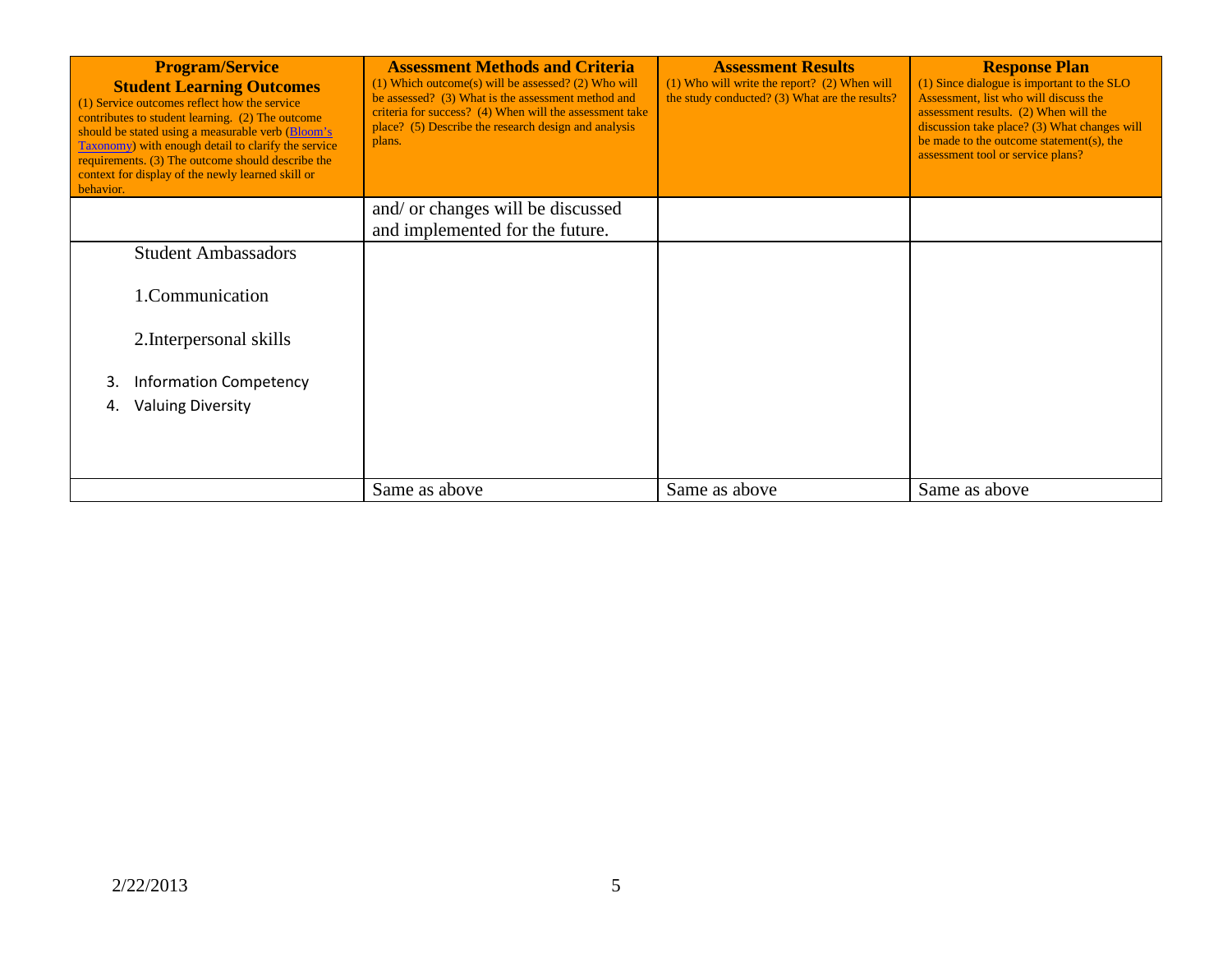#### BCC Student Services SLOs Assessment

### **In- and Out-reach Services**

## **SURVEY – BCC Event Participants**

Please answer a brief survey below to assist BCC in improving our In- and Out-reach Services. Please write a number that best describes each of the statements below. The numbers are defined as:

**5** - Strongly Agree **4** - Agree **3** - Neutral **2** - Disagree **1** - Strongly Disagree **0** - N/A

A. The BCC In- and Out-reach Services has enabled me to:

\_\_\_\_\_ Understand more about programs and services available at BCC (information competency).

\_\_\_\_\_ Understand more about the nature and mission of community colleges in general (information competency).

Be able to think critically about making my choice of college (critical thinking).

\_\_\_\_\_ Ask more questions to enhance my understanding about BCC/community colleges (communication)

- Learn that it is my responsibility to follow through college application process (Personal responsibility).
- B. Please provide additional suggestions for improvement of In- and Out-reach Services at BCC (Use space below or the other side of this survey).

Thank you.

.